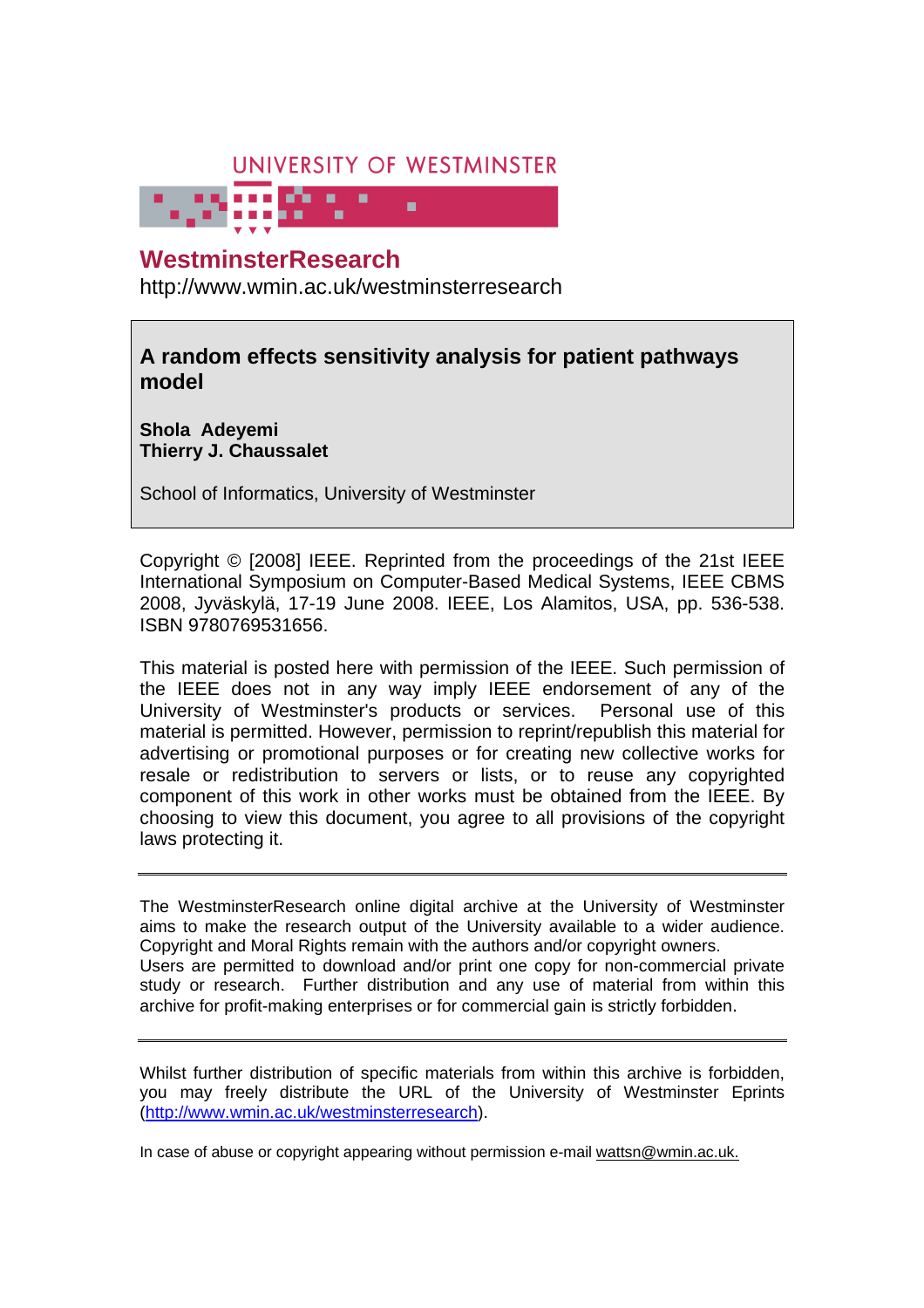# **A Random Effects Sensitivity Analysis for Patient Pathways Model**

Shola Adeyemi and Thierry J. Chaussalet Health and Social Care Modelling Group University of Westminster, London, United Kingdom S.Adeyemi3, chausst(@wmin.ac.uk)

# **Abstract**

 *In this paper, we present a random effects approach to modelling of patient pathways with an application to the neonatal unit of a large metropolitan hospital. This approach could be used to identify pathways such as those resulting in high probabilities of death/survival, and to estimate cost of care or length of stay. Patient-specific discharge probabilities could also be predicted as a function of the random effect. We also investigate the sensitivity of our modelling results to random effects distribution assumptions.* 

# 1. Introduction

 One of the key elements in improving efficiency in health care services delivery is patient flow. Clinically, patient flow represents the progression of a patient's health status. Therefore, a good understanding of patient flow can offer knowledge and insight to health care providers, managers, administrators, and patients about the health care needs associated with medical concerns like disease progression or recovery status. Also, a good understanding of patient flow is also needed to support a health care facility's operational activities. From an operational perspective, patient flow can be thought of as the movement of patients through a set of locations in a health care facility. Effective resource allocation and capacity planning are contingent upon patient flow because patient flow, in the aggregate, is a good measure of demand for health care services [1]. Modelling patients flow in health care systems is considered to be vital in understanding the operational and clinical functions of the system and has proved to be useful in improving the functionality of the health care system. There has been a great deal of work on modelling patients flow in healthcare system. These works have used different techniques to model patient flow in health care systems with several different assumptions imposed on the system. Markov, compartmental models and Coxian Phase-type distributions have been used extensively to capture probabilistic laws that govern the dynamics of patients between states in the healthcare system [2, 3, 4].

 Modelling patient pathways was initiated with the work in [5] in which a semi Markov model was proposed for an individual patient's experience during a visit to a

doctor's office. The stochastic model is based on tracking the visit of patients at a local family practice clinic. Also [6] developed a Markov models approach to show how patients' pathways may be extracted and describe an algorithm based on branch and bound developed to efficiently extract some interesting pathways. Though the work of previous researchers on patient pathways modelling are novel, short comings of their approaches include the fact that these are based on virtual states rather than physical states [6], inference are based on the population rather than on individual patient and patient history through the system is not incorporated hence they do not really model individual patient's experience in the process of care and discharge is to absorption (death). To deal with the shortcomings of these methods we initiate and develop a random effect modelling framework for patient pathways through an artificial system [7]. This approach could predict the probability of discharge from the system, as well as identify interesting pathways.

 In this paper, we have proposed a random effect model for patient pathways with specific application to the neonatal system. We also investigate effect of different random effects distributions assumptions on the result of our model.

# **2. Context**

 We introduce, in this section, the neonatal system since the data used in this work concerns the neonatal unit of the University College of London Neonatal Unit.

## **2.1. Neonatal System**

 In the neonatal care unit, infants are taken into one of three units depending on some characteristics.

 The Special Care Unit (SCU) provides a basic level of newborn care to infants at low risk. They have the capabilities to perform neonatal resuscitation at every delivery and to evaluate and provide routine postnatal care of healthy newborn infants

 The High Dependency Unit (HDU) can provide care to infants who are ill with problems that are expected to resolve rapidly.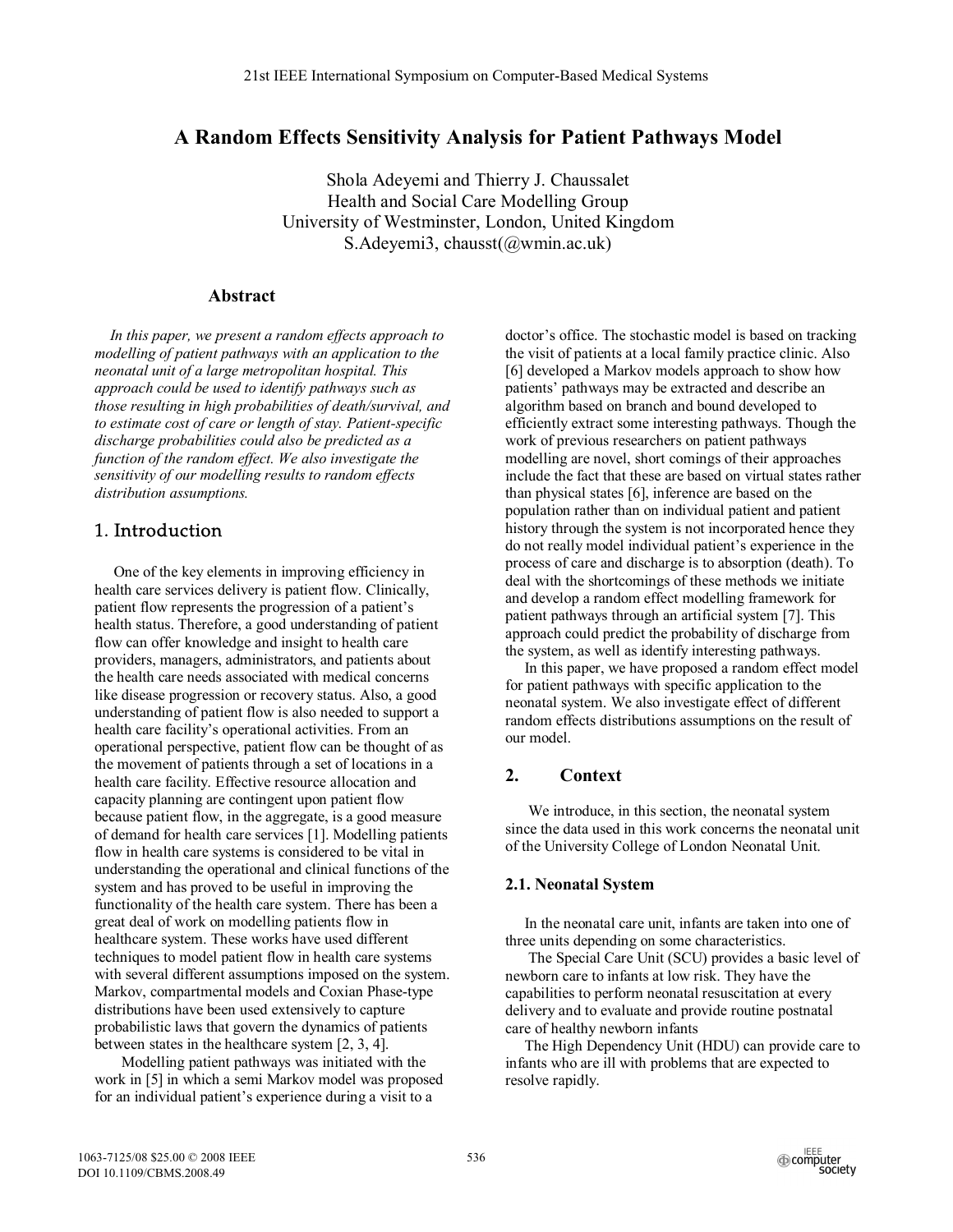The Intensive Care Unit (ICU) is defined as having continuously available personnel (neonatologists, neonatal nurses, respiratory therapists) and equipment to provide life support for as long as needed. This system is depicted in the figure below. Discharge from each unit could be by death, transfer to other hospitals, or home.



**Figure 1: The Neonatal System** 

 A restriction imposed on this system is that there is no backward flow of babies, though this is possible clinically.

#### **2.2. Data**

 The data used is a UCLH, Neonatal Unit dataset of 1002 neonates admitted into the Neonatal Unit during the year 2006. There are 264 neonates admitted into the ICU, 93 to the HDU and 884 to the SCU. 102 neonates use facilities in the ICU only, 1 HDU only and 681 SCU only. There are 2 neonates that use facilities in ICU and HDU only, 43 in HDU and SCU only while we have 113 neonates using facilities in the ICU and SCU only. 47 neonates use facilities in ICU, HDU and SCU. There are 3 neonates we do not have information about and these are dropped from our analyses. In this paper, we propose a random effects model for patient pathways and apply same to the neonatal data as well as investigate the sensitivity of the model to different random effects distribution assumptions. In most studies, random effects are taken to be normally distributed, an assumption often made both for their appropriateness and for mathematical convenience. We extend the application of [8] to our multinomial logit model developed. In what follows, we briefly describe our patient pathways model.

## **3. Methods and Application**

In this section, we introduce our proposed random effects pathways model.

### **3.1. The Proposed Pathways Model**

Denote by  $y_p = \{y_{p1}, y_{p2}, \dots, y_{pn_i}\}$  the vector of response variables for the *p* th patient,  $p = 1, 2, \ldots, n$ . The components or elements of  $y_p$  could be continuous, binary or (censored) failure times. However, in our case,

these are categorical outcomes. Outcomes in the same unit induce some correlation due to various shared features, introduced by a shared random effect  $\theta$  for the

*p-*th patient. The probability of passing through each state, via any of the pathway is modelled as

$$
P(y_{pi} | \beta, \theta_p) = \frac{\exp(X_p \beta + Z_p \theta_p)}{\sum \exp(X_p \beta + Z_p \theta_p)}; y_{pi} = 0, 1..., m_i - 1,
$$
\n(3.1)

 This is a random effects multinomial pathways model proposed in [7]. We assume that the random effects,  $\theta$ <sub>r</sub> has a density  $f(\theta_p|\psi)$ , with parameter  $\psi$ ,  $X_p$ ,  $Z_p$  are the fixed and random effects design matrices respectively and  $\beta$  is the fixed effects parameter. In most of these studies, random effects distribution  $f(\theta_n | \psi)$  are taken to be normally distributed, an assumption often made both for their appropriateness and for mathematical convenience. As a result, most available user-friendly softwares focus on normal random effects models. However, results could be improved with appropriate random effects distribution assumptions. In this paper, to assess the sensitivity of inferences to assumptions about the distribution of the random effects  $\theta_p$ , we assume: (1)  $\theta_p$  is normal with mean 0 and variance  $\sigma^2$ , (2)  $\theta_p$  is gamma, (3)  $\theta_p$  is exponential with mean  $\lambda$ , (4)  $\theta_p$  is lognormal parameters  $\mu$  =0 and  $\sigma^2$ =1 and (5)  $\theta_p$  is uniform on the unit interval.

# **3.2. Application**

 We apply a computational method based on probability integral transform as developed in [8] to obtain the maximum likelihood estimates (MLEs) in non-linear random effects models where the random effects are nonnormally distributed. The MLEs are obtained from the marginal likelihood, integrating over the random effects. Because the model is non-linear in the random effects, the marginal likelihood has no closed form, and a numerical integration approximation must be used. We have applied the method developed which is based on probability integral transform in which probability integral transform is used to transform a normal random effect to a nonnormal random effect. For all these we have applied the method using the adaptive Gaussian quadrature and implemented in SAS PROC NMLIXED. We have presented, in Table 1, parameter estimates and standard errors of our model for different random effects distributions assumptions. We have also presented fit statistics; -2loglikelihood, Akaike Information Criterion (AIC) and Bayesian Information Criterion (BIC) to assess goodness of fit for the models. The results suggest that significance of the fixed effects parameters is not sensitive to the choice of the random effects distribution except in result based on exponential random effects.